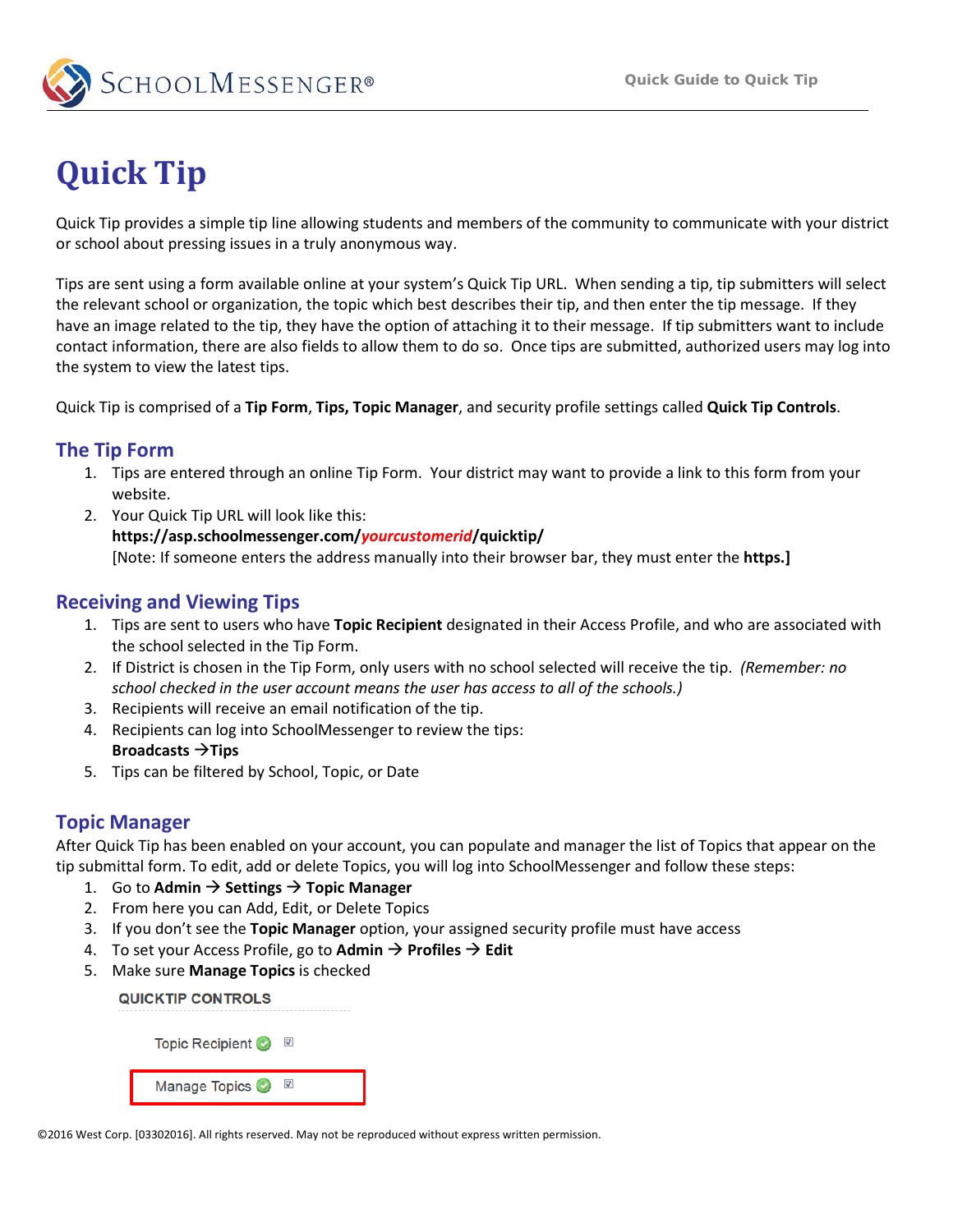

## **Designating Topic Recipients**

- 1. Tip Recipients (also known as Topic Recipients) are designated by Access Profile. Any user with an Access Profile that has Topic Recipient checked will receive tips.
- 2. Go to Admin  $\rightarrow$  Profiles  $\rightarrow$  Edit
- 3. Choose Topic Recipient



Manage Topics ● 図

- 4. If you want someone who doesn't have the ability to send Broadcasts inside of SchoolMessenger to be able to receive tips, you can create a new access profile for them called Tip Recipient. Within that profile you can check only the following permissions:
	- Login Options  $\rightarrow$  Log in via web
	- **Quick Tip Controls**  $\rightarrow$  **Topic Recipient**
	- List Options  $\rightarrow$  Create & Edit Lists

## **Restricting Tip Recipients to Their Own Building(s)**

- 1. By default, users who are marked as **Topic Recipients** will receive tips submitted for their associated building(s) only.
- 2. Go to Admin  $\rightarrow$  Users  $\rightarrow$  Edit
- 3. Go to **Data View**  $\rightarrow$  **School** and select the appropriate school(s)\* for the user.

\*Only users with **no school restrictions** selected in their user account will receive tips with **District** selected as the school in the Tip Submission Form.

## **Questions and Answers**

### **What file formats are supported for the tip image attachment?**

Currently .png, .gif and .jpg files are supported.

### **Can student submit tips through a mobile device?**

Yes. With the Quick Tip module for CMA districts with CMA can embed a version of the submittal form inside their app. For districts that do not have CMA, a generic app called "Quick Tip" will be available in the app stores (scheduled for March 2014).

#### **How can I delete a previously submitted tip?**

This is not currently supported.